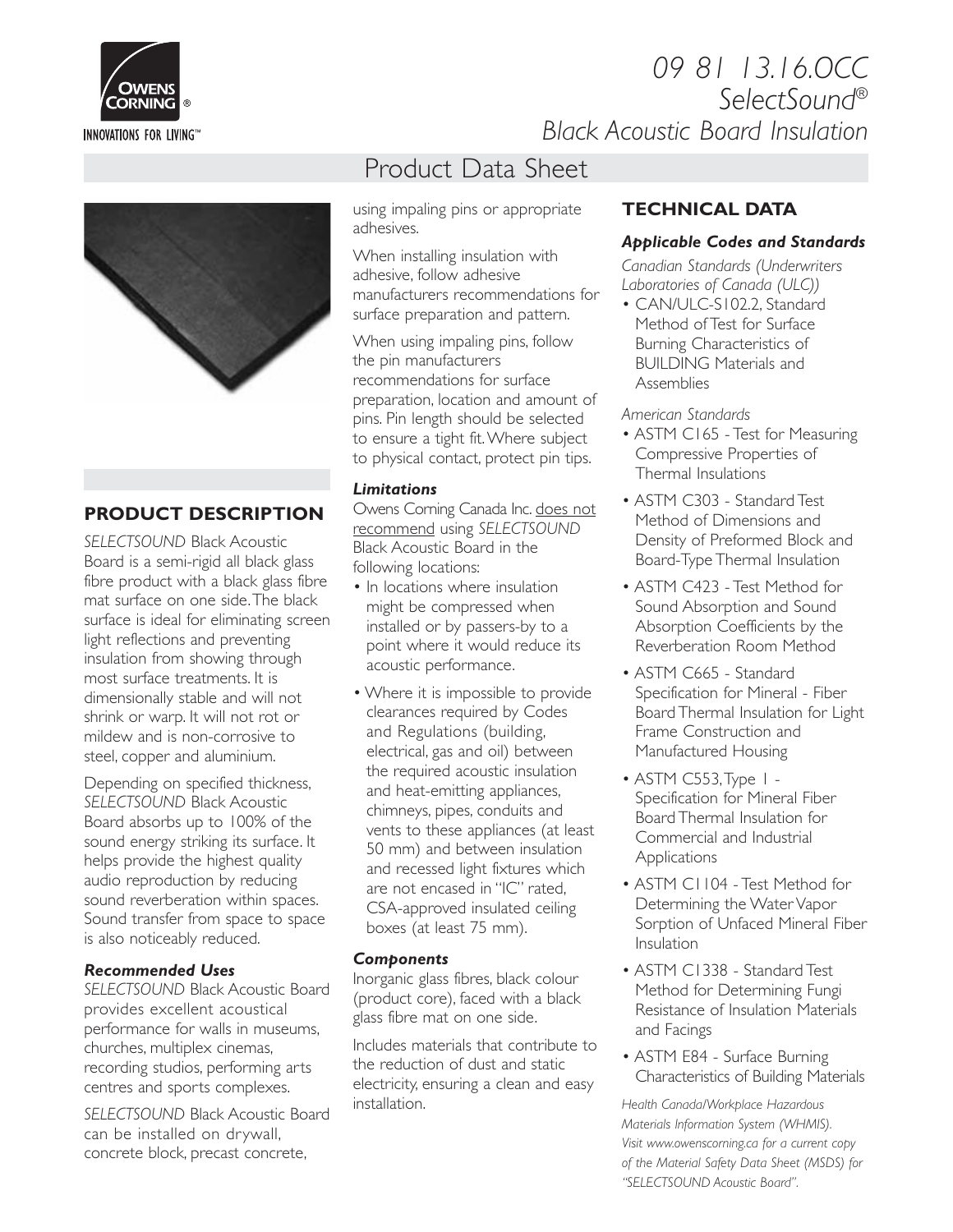

## *09 81 13.16.OCC SelectSound® Black Acoustic Board Insulation*

# Product Data Sheet

## **TABLE 1 Physical Properties**

| Properties                                                                   | <b>Test Method</b>           | <b>SELECTSOUND</b><br><b>Black Board</b>       |  |  |
|------------------------------------------------------------------------------|------------------------------|------------------------------------------------|--|--|
| Minimum compressive strength<br>- at 10% deformation<br>- at 25% deformation | ASTM C165                    | 1197 kPa (25 lbs/ft2)<br>4309 kPa (90 lbs/ft2) |  |  |
| Water vapour absorption<br>(% in weight)                                     | ASTM CI104                   | <3% at 49°C (120° F), 95% R.H.                 |  |  |
| Resistance to mildew                                                         | <b>ASTM C1338</b>            | Complies                                       |  |  |
| Nominal Density                                                              | ASTM C303                    | 48 kg/m3 (3,0 lbs/ft3)                         |  |  |
| Corrosiveness                                                                | ASTM C665, Corrosion Test    | Will not corrode aluminium or steel (1)        |  |  |
| Surface burning characteristics                                              | UL 723 or CAN/ULC-S102-M (2) | Flame spread: 25 Smoke developed: 50           |  |  |

<sup>(1)</sup> When wet, facing in contact with galvanized steel may cause discolouration of sheet steel

(2) Surface burning characteristics have been determined in accordance with UL 723 and CAN/ULC-S102 M.These standards should be used to measure and describe the properties of materials, products or assemblies exposed to heat and flames in laboratory controlled conditions.They should not be used to describe or to evaluate the fire risk of materials, products or assemblies in real conditions.These test results may however be used to evaluate a fire risk when taking into account all pertinent factors involved for a particular application. Values have been rounded to the nearest multiple of 5. SELECTSOUND Black Acoustic Board meets the criteria of ASTM C553,Type 1, for<br>service temperatures up to 121°C (250°F).

### **TABLE 2 Acoustic Performance**

| <b>Thickness</b> | Thermal<br>Resistance (R) | Density                         | Octave band centre frequencies (Hz) |      |      |      |      | Noise<br>Reducton<br>Coefficient |                    |
|------------------|---------------------------|---------------------------------|-------------------------------------|------|------|------|------|----------------------------------|--------------------|
| $mm$ (in)        | (ASTM C518)               | $kg/m^3$ (lbs/ft <sup>3</sup> ) | 125                                 | 250  | 500  | 1000 | 2000 | 4000                             | NRC <sup>(I)</sup> |
| 25(1)            | 4.3                       | 48 (3.0)                        | 0.06                                | 0.25 | 0.62 | 0.9  | 0.99 | 0.98                             | 0.70               |
| 51(2)            | 8.6                       |                                 | 0.18                                |      |      |      | .03  | .02                              | 0.00               |

<sup>()</sup> Data were obtained using a limited number of samples and do not constitute absolute values; acceptable tolerances should therefore be<br>provided.Tests were performed according to ASTM C423, usingType A apparatus (materi example a concrete masonry unit wall). Owens Cornings acoustic laboratory that performed the tests is accredited by the National Voluntary Laboratory Accreditation Program (NVLAP).

#### **IDENTIFICATION AND SIZES**

#### *Package Identification*

Each package of insulation must be adequately identified and include any necessary user safety information and any additional information required by applicable Codes and Regulations.

### *Available Sizes*

48 in.  $\times$  96 in.  $\times$  1 in. and 2 in. thick boards (1219 mm x 2438 mm x 25 mm and 51 mm thickness).

## **APPLICATION**

#### *Safety Measures:Applicator Protection*

Ensure applicators personnel wears protection equipment such as breathing masks (dust-proof type masks prescribed in Material Safety Data Sheet), face and eye protection (safety goggles or eye glasses) and skin protection (gloves, long-sleeved shirts and pants). Consult the Product Safety Data Sheet (MSDS) (see above).

## *Preparation*

Ensure surfaces to be covered by acoustic boards have been inspected, notably:

- support materials solidity and planarity;
- mechanical, electrical and telecommunications service lines passing in or through voids in partitions and walls acting as supports; and
- mechanical, electrical and telecommunications service lines installed above ceilings or under raised flooring used as plenums.

#### *Installation*

Carefully adjust acoustic boards horizontally and vertically to obtain tight joints between each board and around electrical service boxes, piping, air ducts and framing passing through.

Fastening to a vertical support:

- Impaling Pins: where no decorative screen is provided, use impaling pins with plastic or metal retaining plates.When using impaling pins follow the pin manufacturers recommendations for surface preparation, location and amount of pins. Pin length should be selected to ensure tight fit.Where subject to physical contact, protect pin tips.
- Adhesive: when installing insulation with appropriate adhesive, follow adhesive manufacturers recommendations for surface preparation.

*Consult an Owens Corning Canada regional technical support representative for proper selection of pins and adhesives.*